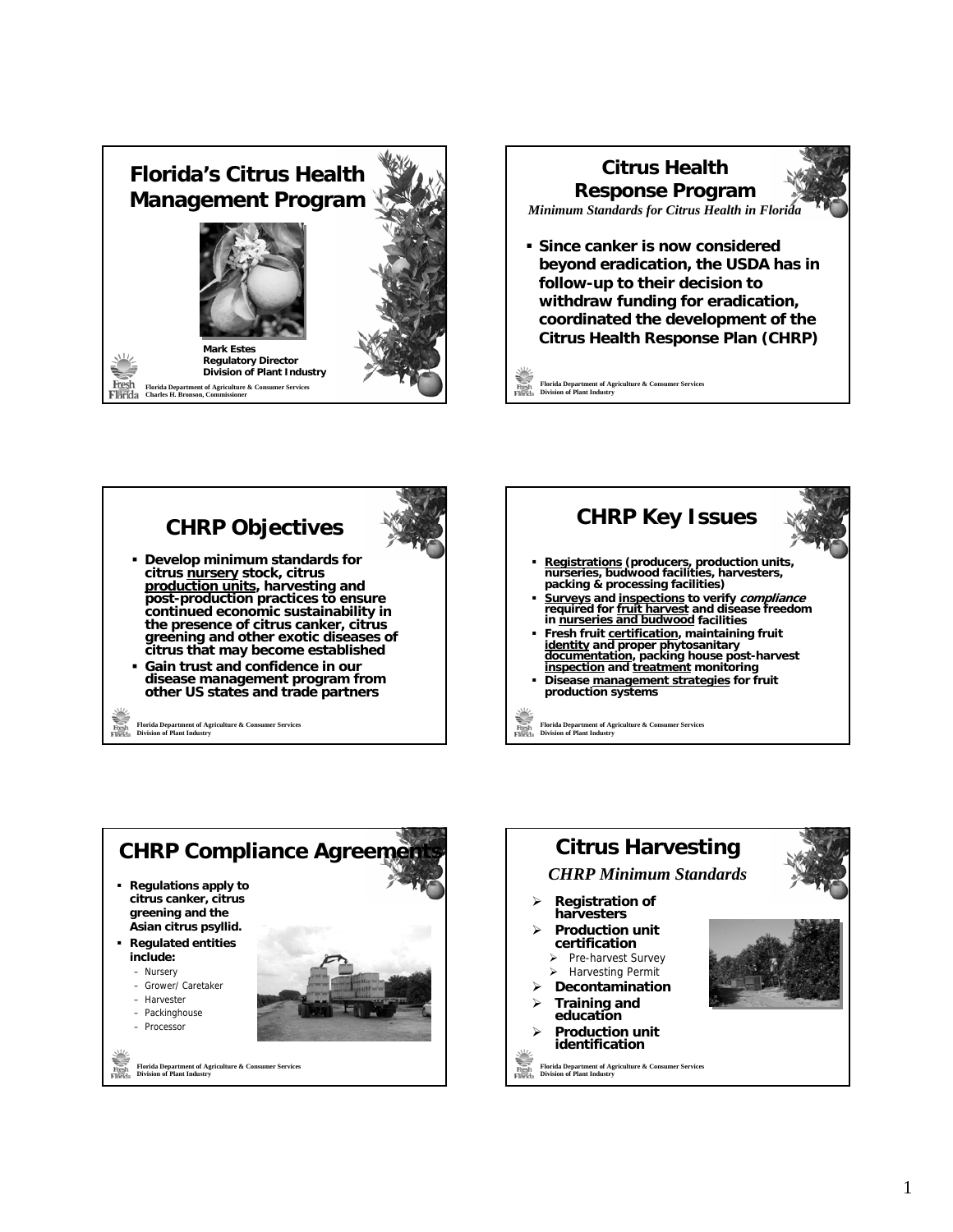

## **Packinghouse Compliance Changes**



**Division of Plant Industry**

- **Fruit trucks and trailers no longer need to be covered while in transit**
- **Incoming truckloads of fruit from groves do not require a limited permit in transit**
- **CHRP business plans are recommended but not required**
- **Citrus Fruit Harvesting Permits are only required for fresh fruit shipments to interstate and to restricted export markets; Harvesting Permits are not required for juice fruit**

**Florida Department of Agriculture & Consumer Services Division of Plant Industry Packinghouse Compliance Changes All individual canker quarantine boundaries are being eliminated Decontamination regarding citrus groves is now required only upon exiting a grove All bags of fruit for interstate sales must have a Federal Limited Permit included or imprinted** 





- **Response Program officials. Citrus grower / caretaker compliance agreement number (C/A Number) is required on each trip ticket prior to moving**
- **any fruit from a grove which has not received a Citrus Fruit Harvesting Permit.**